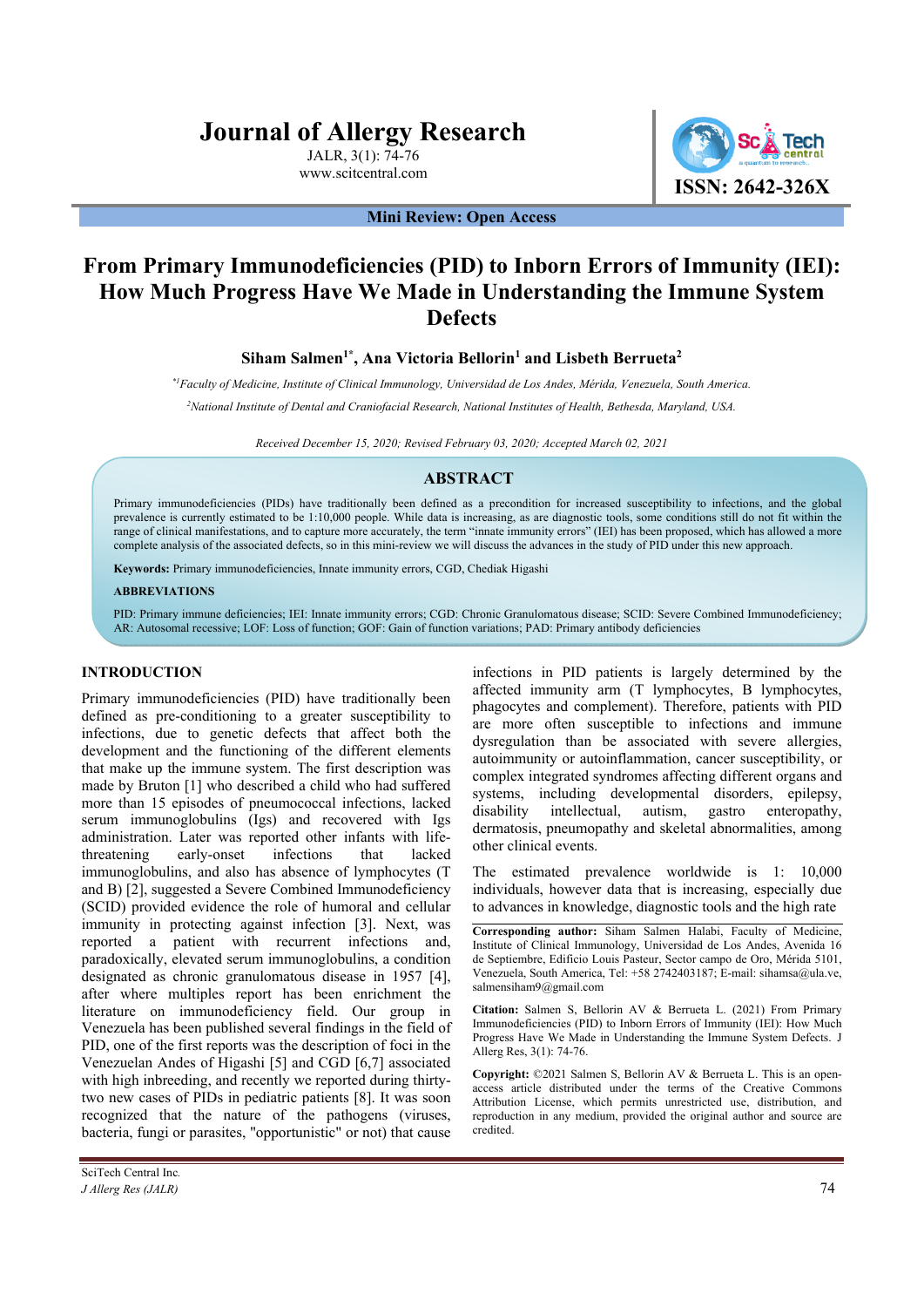of inbreeding in certain communities. Currently the global EPI registries indicate that there are 104,614 patients [9] and the Jeffrey Modell Centers Network (JMCN) shows 187,988 patients [10]. Both agree that Primary antibody deficiencies (PAD), are around 48,5% and Combined immunodeficiency, are around 8,95%. The number of affected men is greater than that of women (5 vs. 1.3), highlighting X-linked disorders. When there is consanguinity, the frequency of autosomal recessive (AR) increases [10] and, with rare exceptions, PADs these are not obvious at birth, but become evident when the affected individual is exposed to pathogenic microorganisms and develops a recurrent or chronic infection or responds to antigens. with dysregulation of immune function causing severe allergy, autoimmunity, inflammation, lymphoproliferation, and malignancy [11]. As the immune system has high connectivity with all tissues, it is natural that the infectious and non-infectious manifestations of the genetic errors of the immune system, can manifest themselves in any tissue, such as: hematopoietic, gastrointestinal, respiratory, osteoarticular, muscular, cutaneous, central nervous system and peripheral nervous system and at any age. In this sense, the pediatrician has the possibility of being the first to suspect a primary immunodeficiency through family history, infectious history, the number of neutrophils and lymphocytes, the image of the thymus, and in general the opportunities for this suspicious diagnosis they continue with each visit to the care clinic.

### **"Inborn errors of immunity" (IEI)**

Perhaps more than in other medical disciplines, the field of PID is expanding more rapidly thanks to recent advances in sequencing, gene editing tools, and the introduction of new biologics and molecules that target specific checkpoints relevant to immunity. However and despite the advances that have been made in recent years, some conditions still do not fit within the range of clinical manifestations, and to more accurately capture this wide range of phenotypes associated with these disorders of PID, the term "Innate immunity errors" (IEI) have recently been proposed as a complex group of diseases that cause quantitative and / or functional alterations in the elements of innate and adaptive immunity and manifest as increased susceptibility to infectious, autoimmune diseases, autoinflammatory diseases, allergy, and / or malignancy. Inborn errors of immunity are listed: combined immunodeficiencies, combined immunodeficiencies with syndromic features, predominantly antibody deficiencies, immune dysregulation diseases, congenital phagocyte defects, defects in intrinsic and innate immunity, autoinflammatory diseases, complementary deficiency errors, and phenocopies congenital immunity to errors. These conditions are caused by germline monogenic mutations that result in loss of expression, loss of function (LOF; amorphous/hypomorphic), or gain of function (GOF; hypermorphic) of the encoded protein. The use of nextgeneration sequencing has allowed the identification of an increasing number of IEIs, numbering 431 in the 2020

classification of the Committee on Inborn Errors of Immunity of the International Union of Immunological Societies [12]. It showed that most IEIs can be caused by mutations in different genes, which typically govern a certain pathway. Different pathogenic variants at the same locus have also been shown to cause different forms of IEI, but not necessarily due to different genotypes: mono-allelic versus biallelic lesions, loss of function (LOF) (or hypomorphic) versus gain of function variations (GOF) (or hypermorphic), and dominant-negative mode versus haplo subdomain [13].

Therefore, thanks to the increased availability of DNA sequencing and improve interpretation of genomic, newly identified genes associated with IEI have increased. Remarkably, the improved ability to define the pathophysiology of IEI at the molecular level has laid down the foundation for the development of targeted therapeutic interventions, based on the use of small molecules and biologics to target a specific cellular function. Advances in molecular biology tools have been beneficial in the field of clinical immunology and have allowed the addition of new genetic defects underlying inborn errors of immunity, and a large part of these new variants have been identified by Next Generation DNA Sequencing (NGS), that allow the application of efficient sequencing, using panels of specific genes, complete exomes or complete genomes to cohorts of patients suspected of having a monogenic alteration associated with their disease, thus highlighting that whole exome / whole genome sequencing has become the gold standard for identifying new variants of pathogenic genes. The application of these tools has allowed the updating of the list of immune diseases to 404, with 430 known genetic defects identified as causing these conditions. For example, has been shown that biallelic mutations in ZNF341 [14], or IL6R [15], cause conditions that resemble autosomal dominant hyper-IgE syndrome [16]. Other examples describe as dominant negative heterozygous mutations, are TCF3, encoding transcription factor E47, cause B cell deficiency and agammaglobulinemia [17-19], nonsense mutations in TCF3, that are pathogenic only in an autosomal recessive state, have now been identified as carriers of heterozygotes for these allelic variants and they remained healthy [20]. Another example is the biallelic LOF mutations in PIK3CD, which cause B-cell deficiency and agammaglobulinemia, but is quite different from the dysregulated immune status of individuals with activating mono-allelic PIK3CD mutations [21].

## **CONCLUSION**

The discovery and study of innate errors of immunity has shown that more than 20% of these immune genes perform non-redundant roles in host defense and immune regulation. With improved identification and phenotyping of rare disease patients, combined with high-throughput genome sequencing, the number of genes required for immunity will